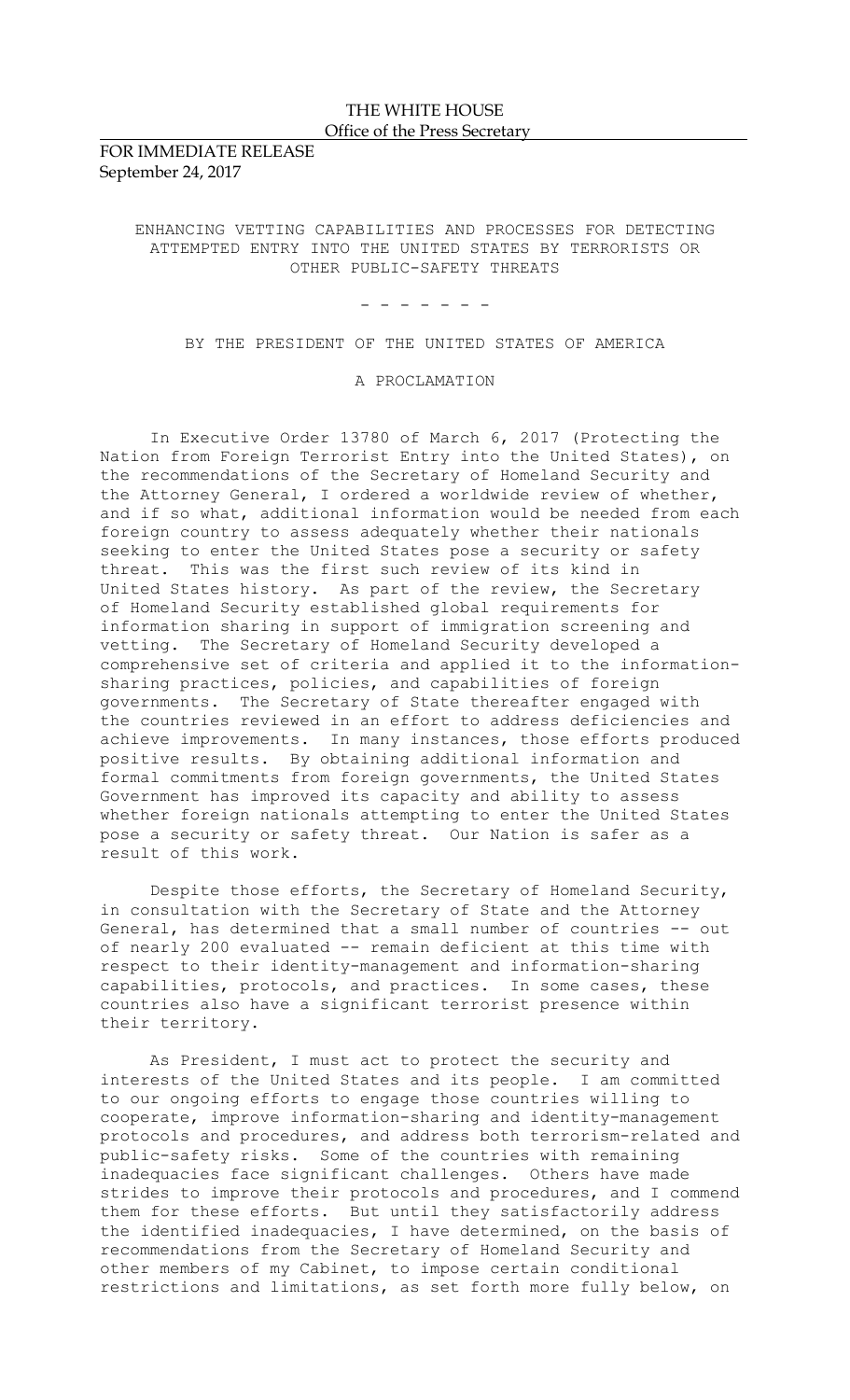entry into the United States of nationals of the countries identified in section 2 of this proclamation.

NOW, THEREFORE, I, DONALD J. TRUMP, by the authority vested in me by the Constitution and the laws of the United States of America, including sections 212(f) and 215(a) of the Immigration and Nationality Act (INA), 8 U.S.C. 1182(f) and 1185(a), and section 301 of title 3, United States Code, hereby find that, absent the measures set forth in this proclamation, the immigrant and nonimmigrant entry into the United States of persons described in section 2 of this proclamation would be detrimental to the interests of the United States, and that their entry should be subject to certain restrictions, limitations, and exceptions. I therefore hereby proclaim the following:

Section 1. Policy and Purpose. (a) It is the policy of the United States to protect its citizens from terrorist attacks and other public-safety threats. Screening and vetting protocols and procedures associated with visa adjudications and other immigration processes play a critical role in implementing that policy. They enhance our ability to detect foreign nationals who may commit, aid, or support acts of terrorism, or otherwise pose a safety threat, and they aid our efforts to prevent such individuals from entering the United States.

(b) Information-sharing and identity-management protocols and practices of foreign governments are important for the effectiveness of the screening and vetting protocols and procedures of the United States. Governments manage the identity and travel documents of their nationals and residents. They also control the circumstances under which they provide information about their nationals to other governments, including information about known or suspected terrorists and criminal-history information. It is, therefore, the policy of the United States to take all necessary and appropriate steps to encourage foreign governments to improve their informationsharing and identity-management protocols and practices and to regularly share identity and threat information with our immigration screening and vetting systems.

(c) Section 2(a) of Executive Order 13780 directed a "worldwide review to identify whether, and if so what, additional information will be needed from each foreign country to adjudicate an application by a national of that country for a visa, admission, or other benefit under the INA (adjudications) in order to determine that the individual is not a security or public-safety threat." That review culminated in a report submitted to the President by the Secretary of Homeland Security on July 9, 2017. In that review, the Secretary of Homeland Security, in consultation with the Secretary of State and the Director of National Intelligence, developed a baseline for the kinds of information required from foreign governments to support the United States Government's ability to confirm the identity of individuals seeking entry into the United States as immigrants and nonimmigrants, as well as individuals applying for any other benefit under the immigration laws, and to assess whether they are a security or public-safety threat. That baseline incorporates three categories of criteria:

> (i) Identity-management information. The United States expects foreign governments to provide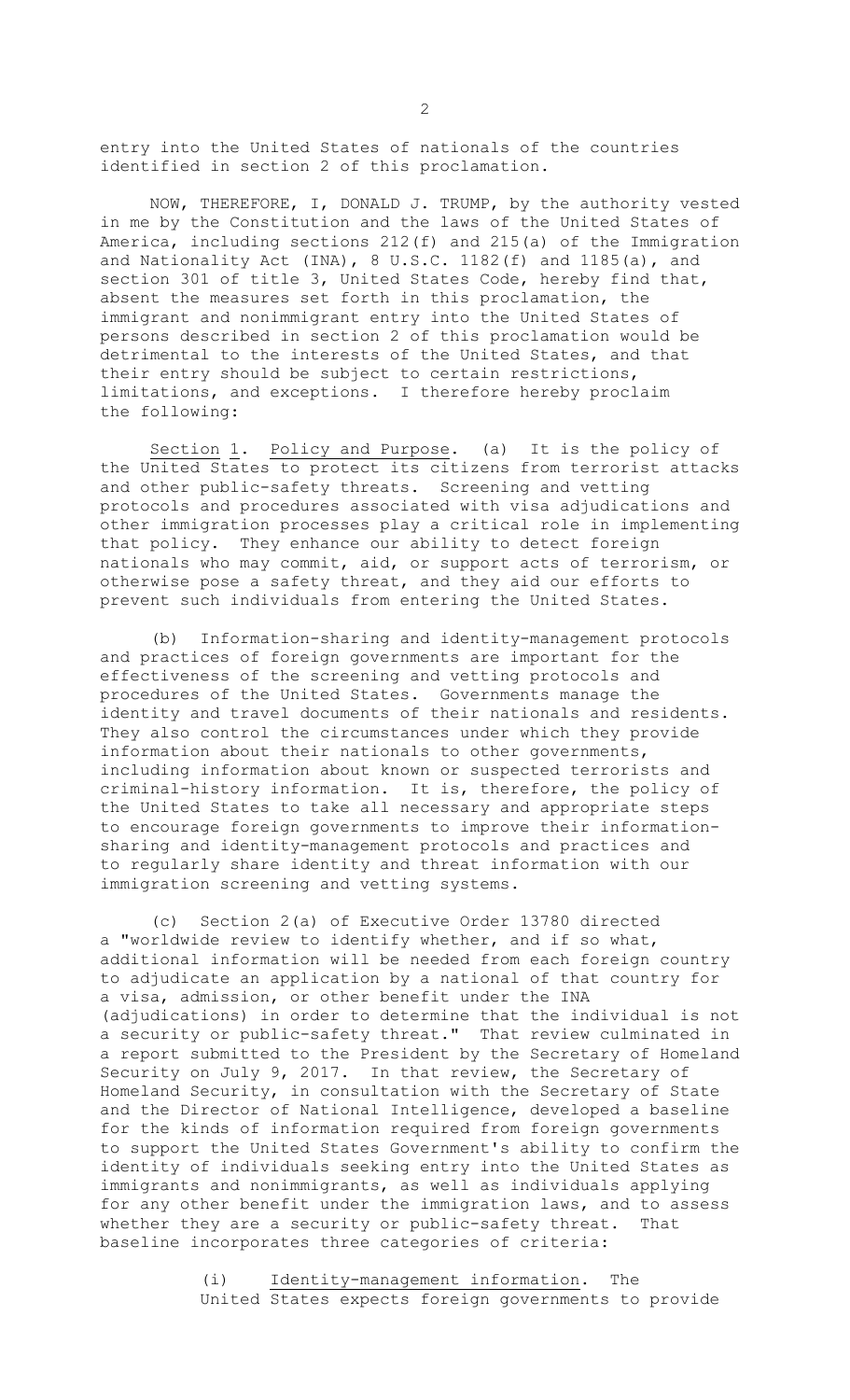the information needed to determine whether individuals seeking benefits under the immigration laws are who they claim to be. The identitymanagement information category focuses on the integrity of documents required for travel to the United States. The criteria assessed in this category include whether the country issues electronic passports embedded with data to enable confirmation of identity, reports lost and stolen passports to appropriate entities, and makes available upon request identity-related information not included in its passports.

(ii) National security and public-safety information. The United States expects foreign governments to provide information about whether persons who seek entry to this country pose national security or public-safety risks. The criteria assessed in this category include whether the country makes available, directly or indirectly, known or suspected terrorist and criminal-history information upon request, whether the country provides passport and national-identity document exemplars, and whether the country impedes the United States Government's receipt of information about passengers and crew traveling to the United States.

(iii) National security and public-safety risk assessment. The national security and public-safety risk assessment category focuses on national security risk indicators. The criteria assessed in this category include whether the country is a known or potential terrorist safe haven, whether it is a participant in the Visa Waiver Program established under section 217 of the INA, 8 U.S.C. 1187, that meets all of its requirements, and whether it regularly fails to receive its nationals subject to final orders of removal from the United States.

(d) The Department of Homeland Security, in coordination with the Department of State, collected data on the performance of all foreign governments and assessed each country against the baseline described in subsection (c) of this section. The assessment focused, in particular, on identity management, security and public-safety threats, and national security risks. Through this assessment, the agencies measured each country's performance with respect to issuing reliable travel documents and implementing adequate identity-management and informationsharing protocols and procedures, and evaluated terrorismrelated and public-safety risks associated with foreign nationals seeking entry into the United States from each country.

(e) The Department of Homeland Security evaluated each country against the baseline described in subsection (c) of this section. The Secretary of Homeland Security identified 16 countries as being "inadequate" based on an analysis of their identity-management protocols, information-sharing practices, and risk factors. Thirty-one additional countries were classified "at risk" of becoming "inadequate" based on those criteria.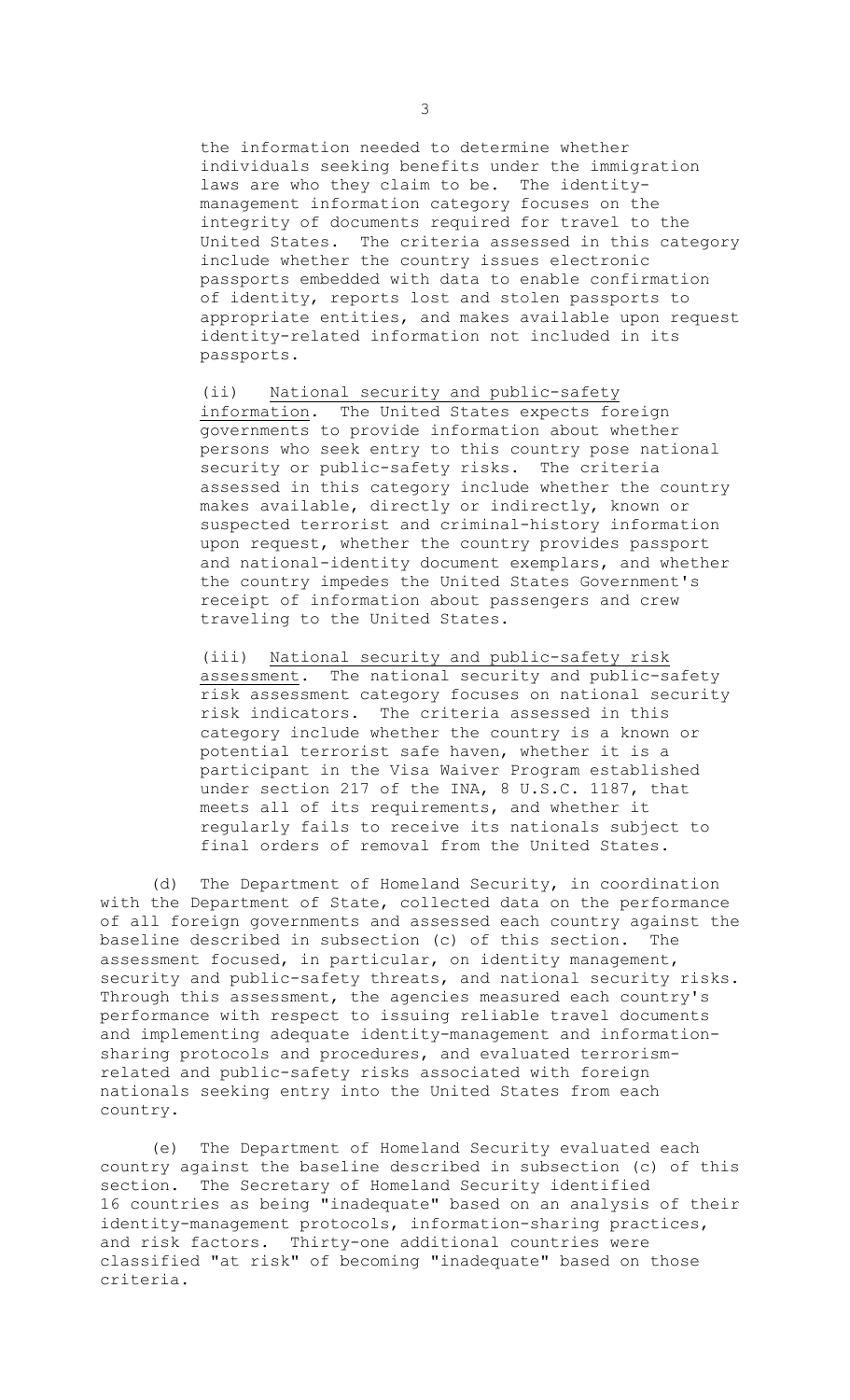(f) As required by section 2(d) of Executive Order 13780, the Department of State conducted a 50-day engagement period to encourage all foreign governments, not just the 47 identified as either "inadequate" or "at risk," to improve their performance with respect to the baseline described in subsection (c) of this section. Those engagements yielded significant improvements in many countries. Twenty-nine countries, for example, provided travel document exemplars for use by Department of Homeland Security officials to combat fraud. Eleven countries agreed to share information on known or suspected terrorists.

(g) The Secretary of Homeland Security assesses that the following countries continue to have "inadequate" identitymanagement protocols, information-sharing practices, and risk factors, with respect to the baseline described in subsection (c) of this section, such that entry restrictions and limitations are recommended: Chad, Iran, Libya, North Korea, Syria, Venezuela, and Yemen. The Secretary of Homeland Security also assesses that Iraq did not meet the baseline, but that entry restrictions and limitations under a Presidential proclamation are not warranted. The Secretary of Homeland Security recommends, however, that nationals of Iraq who seek to enter the United States be subject to additional scrutiny to determine if they pose risks to the national security or public safety of the United States. In reaching these conclusions, the Secretary of Homeland Security considered the close cooperative relationship between the United States and the democratically elected government of Iraq, the strong United States diplomatic presence in Iraq, the significant presence of United States forces in Iraq, and Iraq's commitment to combating the Islamic State of Iraq and Syria (ISIS).

(h) Section 2(e) of Executive Order 13780 directed the Secretary of Homeland Security to "submit to the President a list of countries recommended for inclusion in a Presidential proclamation that would prohibit the entry of appropriate categories of foreign nationals of countries that have not provided the information requested until they do so or until the Secretary of Homeland Security certifies that the country has an adequate plan to do so, or has adequately shared information through other means." On September 15, 2017, the Secretary of Homeland Security submitted a report to me recommending entry restrictions and limitations on certain nationals of 7 countries determined to be "inadequate" in providing such information and in light of other factors discussed in the report. According to the report, the recommended restrictions would help address the threats that the countries' identity-management protocols, information-sharing inadequacies, and other risk factors pose to the security and welfare of the United States. The restrictions also encourage the countries to work with the United States to address those inadequacies and risks so that the restrictions and limitations imposed by this proclamation may be relaxed or removed as soon as possible.

> (i) In evaluating the recommendations of the Secretary of Homeland Security and in determining what restrictions to impose for each country, I consulted with appropriate Assistants to the President and members of the Cabinet, including the Secretaries of State, Defense, and Homeland Security, and the Attorney General. I considered several factors,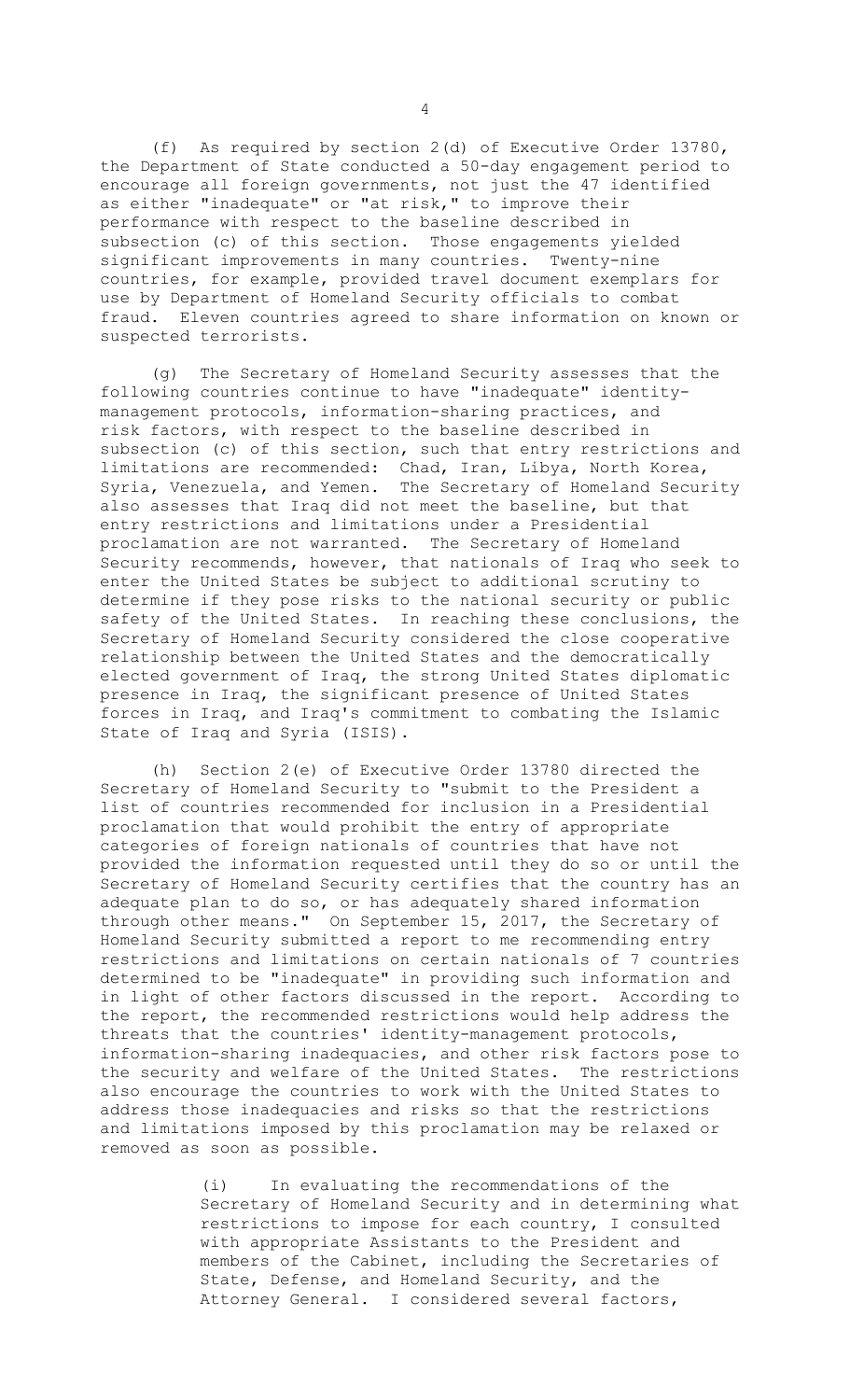including each country's capacity, ability, and willingness to cooperate with our identity-management and information-sharing policies and each country's risk factors, such as whether it has a significant terrorist presence within its territory. I also considered foreign policy, national security, and counterterrorism goals. I reviewed these factors and assessed these goals, with a particular focus on crafting those country-specific restrictions that would be most likely to encourage cooperation given each country's distinct circumstances, and that would, at the same time, protect the United States until such time as improvements occur. The restrictions and limitations imposed by this proclamation are, in my judgment, necessary to prevent the entry of those foreign nationals about whom the United States Government lacks sufficient information to assess the risks they pose to the United States. These restrictions and limitations are also needed to elicit improved identity-management and information-sharing protocols and practices from foreign governments; and to advance foreign policy, national security, and counterterrorism objectives.

(ii) After reviewing the Secretary of Homeland Security's report of September 15, 2017, and accounting for the foreign policy, national security, and counterterrorism objectives of the United States, I have determined to restrict and limit the entry of nationals of 7 countries found to be "inadequate" with respect to the baseline described in subsection (c) of this section: Chad, Iran, Libya, North Korea, Syria, Venezuela, and Yemen. These restrictions distinguish between the entry of immigrants and nonimmigrants. Persons admitted on immigrant visas become lawful permanent residents of the United States. Such persons may present national security or public-safety concerns that may be distinct from those admitted as nonimmigrants. The United States affords lawful permanent residents more enduring rights than it does to nonimmigrants. Lawful permanent residents are more difficult to remove than nonimmigrants even after national security concerns arise, which heightens the costs and dangers of errors associated with admitting such individuals. And although immigrants generally receive more extensive vetting than nonimmigrants, such vetting is less reliable when the country from which someone seeks to emigrate exhibits significant gaps in its identity-management or information-sharing policies, or presents risks to the national security of the United States. For all but one of those 7 countries, therefore, I am restricting the entry of all immigrants.

(iii) I am adopting a more tailored approach with respect to nonimmigrants, in accordance with the recommendations of the Secretary of Homeland Security. For some countries found to be "inadequate" with respect to the baseline described in subsection (c) of this section, I am restricting the entry of all nonimmigrants. For countries with certain mitigating factors, such as a willingness to cooperate or play a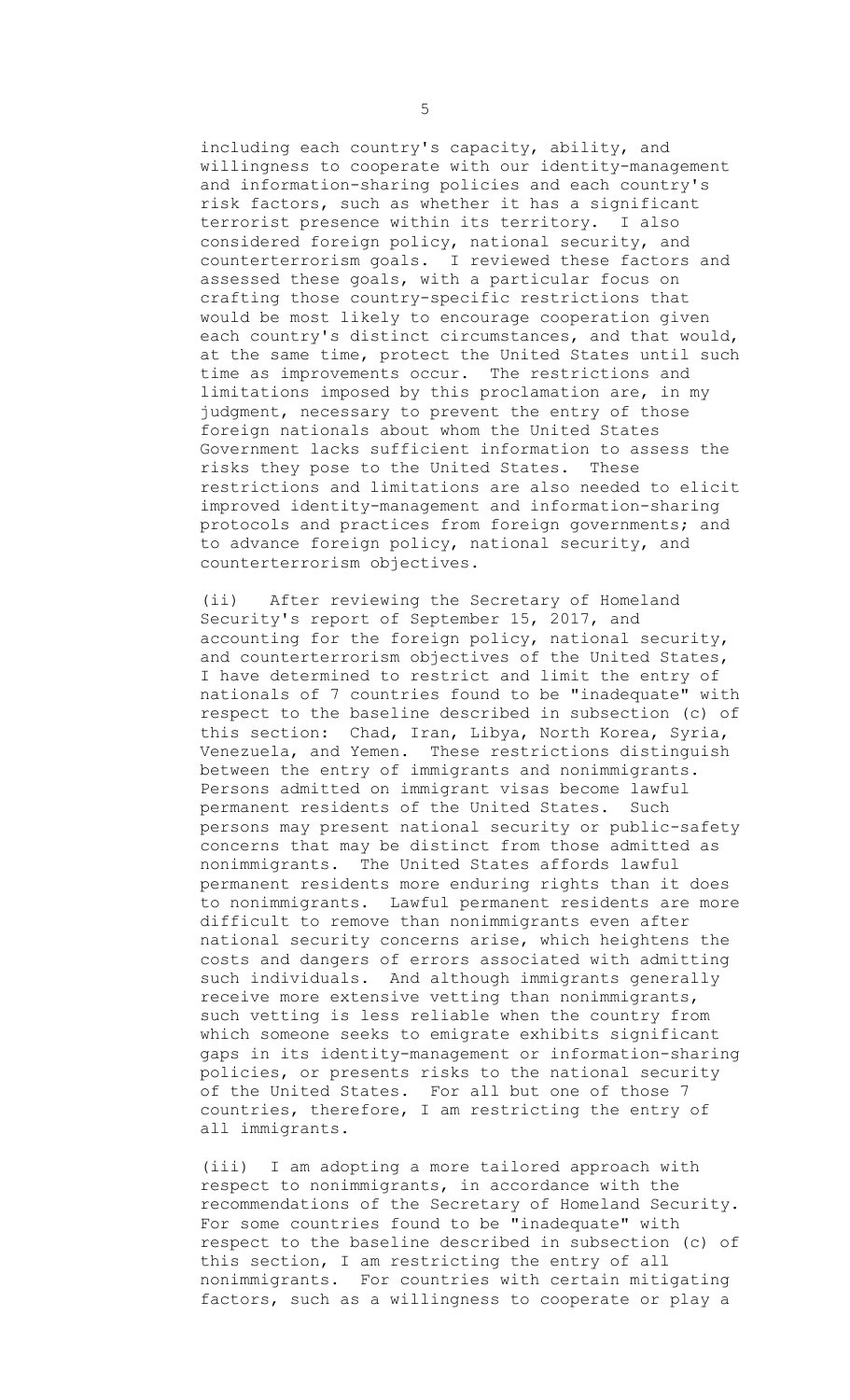substantial role in combatting terrorism, I am restricting the entry only of certain categories of nonimmigrants, which will mitigate the security threats presented by their entry into the United States. In those cases in which future cooperation seems reasonably likely, and accounting for foreign policy, national security, and counterterrorism objectives, I have tailored the restrictions to encourage such improvements.

(i) Section 2(e) of Executive Order 13780 also provided that the "Secretary of State, the Attorney General, or the Secretary of Homeland Security may also submit to the President the names of additional countries for which any of them recommends other lawful restrictions or limitations deemed necessary for the security or welfare of the United States." The Secretary of Homeland Security determined that Somalia generally satisfies the information-sharing requirements of the baseline described in subsection (c) of this section, but its government's inability to effectively and consistently cooperate, combined with the terrorist threat that emanates from its territory, present special circumstances that warrant restrictions and limitations on the entry of its nationals into the United States. Somalia's identity-management deficiencies and the significant terrorist presence within its territory make it a source of particular risks to the national security and public safety of the United States. Based on the considerations mentioned above, and as described further in section 2(h) of this proclamation, I have determined that entry restrictions, limitations, and other measures designed to ensure proper screening and vetting for nationals of Somalia are necessary for the security and welfare of the United States.

(j) Section 2 of this proclamation describes some of the inadequacies that led me to impose restrictions on the specified countries. Describing all of those reasons publicly, however, would cause serious damage to the national security of the United States, and many such descriptions are classified.

Sec. 2. Suspension of Entry for Nationals of Countries of Identified Concern.The entry into the United States of nationals of the following countries is hereby suspended and limited, as follows, subject to categorical exceptions and case-by-case waivers, as described in sections 3 and 6 of this proclamation:

(a) Chad.

(i) The government of Chad is an important and valuable counterterrorism partner of the United States, and the United States Government looks forward to expanding that cooperation, including in the areas of immigration and border management. Chad has shown a clear willingness to improve in these areas. Nonetheless, Chad does not adequately share public-safety and terrorism-related information and fails to satisfy at least one key risk criterion. Additionally, several terrorist groups are active within Chad or in the surrounding region, including elements of Boko Haram, ISIS-West Africa, and al-Qa'ida in the Islamic Maghreb. At this time, additional information sharing to identify those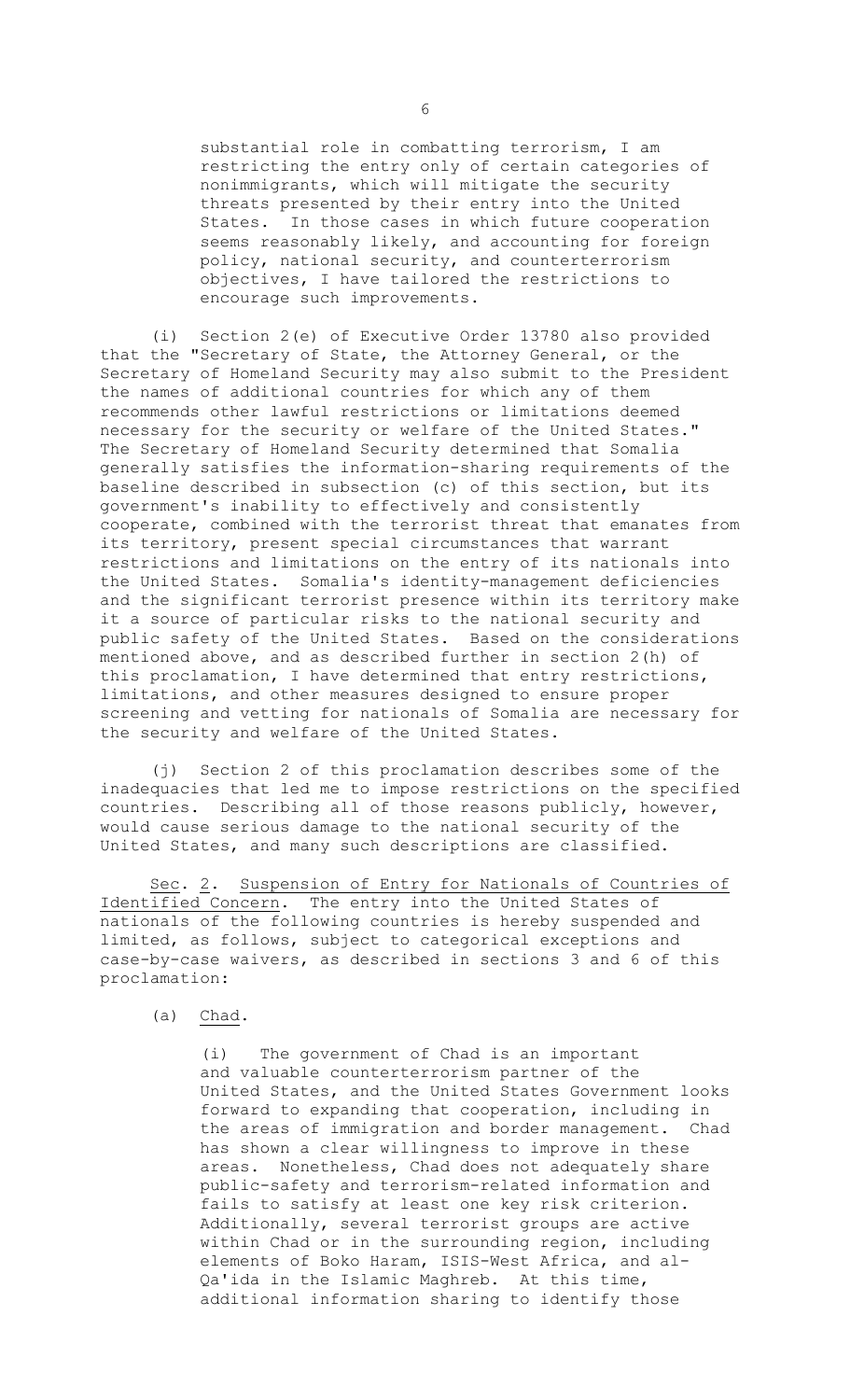foreign nationals applying for visas or seeking entry into the United States who represent national security and public-safety threats is necessary given the significant terrorism-related risk from this country.

(ii) The entry into the United States of nationals of Chad, as immigrants, and as nonimmigrants on business (B-1), tourist (B-2), and business/tourist (B-1/B-2) visas, is hereby suspended.

(b) Iran.

(i) Iran regularly fails to cooperate with the United States Government in identifying security risks, fails to satisfy at least one key risk criterion, is the source of significant terrorist threats, and fails to receive its nationals subject to final orders of removal from the United States. The Department of State has also designated Iran as a state sponsor of terrorism.

(ii) The entry into the United States of nationals of Iran as immigrants and as nonimmigrants is hereby suspended, except that entry by such nationals under valid student (F and M) and exchange visitor (J) visas is not suspended, although such individuals should be subject to enhanced screening and vetting requirements.

(c) Libya.

(i) The government of Libya is an important and valuable counterterrorism partner of the United States, and the United States Government looks forward to expanding on that cooperation, including in the areas of immigration and border management. Libya, nonetheless, faces significant challenges in sharing several types of information, including public-safety and terrorism-related information necessary for the protection of the national security and public safety of the United States. Libya also has significant inadequacies in its identitymanagement protocols. Further, Libya fails to satisfy at least one key risk criterion and has been assessed to be not fully cooperative with respect to receiving its nationals subject to final orders of removal from the United States. The substantial terrorist presence within Libya's territory amplifies the risks posed by the entry into the United States of its nationals.

(ii) The entry into the United States of nationals of Libya, as immigrants, and as nonimmigrants on business (B-1), tourist (B-2), and business/tourist (B-1/B-2) visas, is hereby suspended.

## (d) North Korea.

(i) North Korea does not cooperate with the United States Government in any respect and fails to satisfy all information-sharing requirements.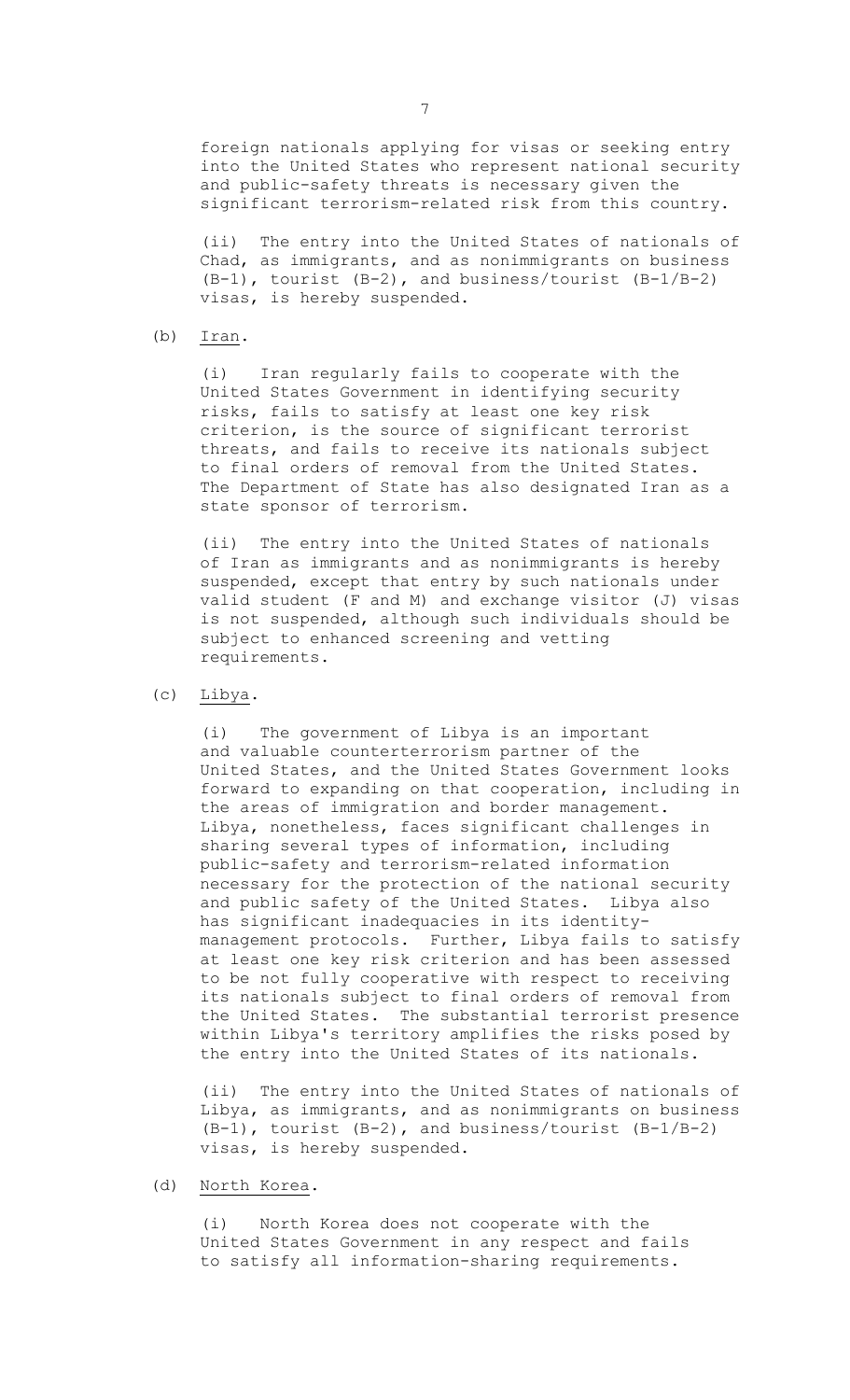(ii) The entry into the United States of nationals of North Korea as immigrants and nonimmigrants is hereby suspended.

(e) Syria.

(i) Syria regularly fails to cooperate with the United States Government in identifying security risks, is the source of significant terrorist threats, and has been designated by the Department of State as a state sponsor of terrorism. Syria has significant inadequacies in identity-management protocols, fails to share public-safety and terrorism information, and fails to satisfy at least one key risk criterion.

(ii) The entry into the United States of nationals of Syria as immigrants and nonimmigrants is hereby suspended.

## (f) Venezuela.

(i) Venezuela has adopted many of the baseline standards identified by the Secretary of Homeland Security and in section 1 of this proclamation, but its government is uncooperative in verifying whether its citizens pose national security or public-safety threats. Venezuela's government fails to share public-safety and terrorism-related information adequately, fails to satisfy at least one key risk criterion, and has been assessed to be not fully cooperative with respect to receiving its nationals subject to final orders of removal from the United States. There are, however, alternative sources for obtaining information to verify the citizenship and identity of nationals from Venezuela. As a result, the restrictions imposed by this proclamation focus on government officials of Venezuela who are responsible for the identified inadequacies.

(ii) Notwithstanding section 3(b)(v) of this proclamation, the entry into the United States of officials of government agencies of Venezuela involved in screening and vetting procedures -- including the Ministry of the Popular Power for Interior, Justice and Peace; the Administrative Service of Identification, Migration and Immigration; the Scientific, Penal and Criminal Investigation Service Corps; the Bolivarian National Intelligence Service; and the Ministry of the Popular Power for Foreign Relations -- and their immediate family members, as nonimmigrants on business (B-1), tourist (B-2), and business/tourist (B-1/B-2) visas, is hereby suspended. Further, nationals of Venezuela who are visa holders should be subject to appropriate additional measures to ensure traveler information remains current.

## (g) Yemen.

(i) The government of Yemen is an important and valuable counterterrorism partner, and the United States Government looks forward to expanding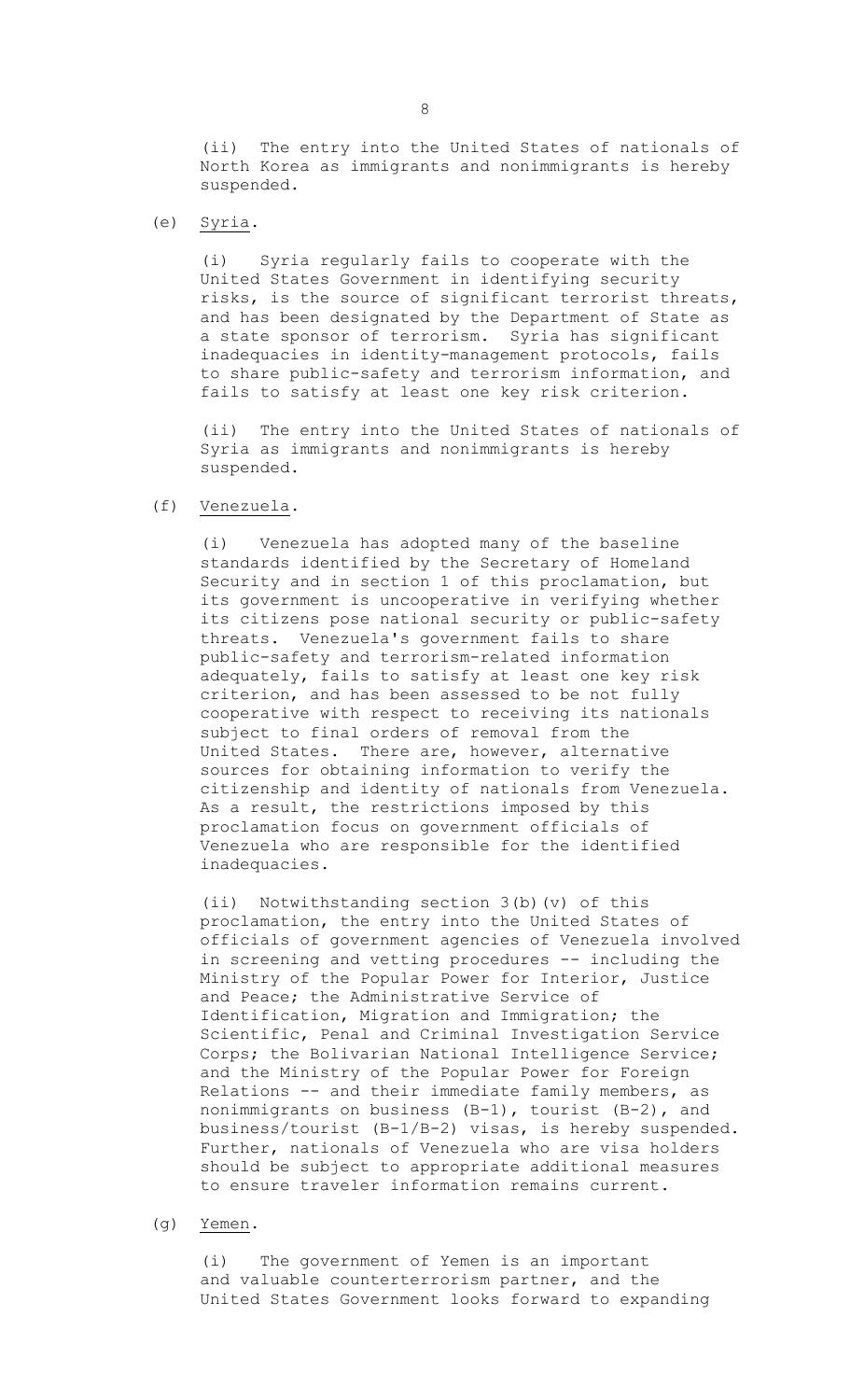that cooperation, including in the areas of immigration and border management. Yemen, nonetheless, faces significant identity-management challenges, which are amplified by the notable terrorist presence within its territory. The government of Yemen fails to satisfy critical identity-management requirements, does not share public-safety and terrorism-related information adequately, and fails to satisfy at least one key risk criterion.

(ii) The entry into the United States of nationals of Yemen as immigrants, and as nonimmigrants on business (B-1), tourist (B-2), and business/tourist (B-1/B-2) visas, is hereby suspended.

(h) Somalia.

(i) The Secretary of Homeland Security's report of September 15, 2017, determined that Somalia satisfies the information-sharing requirements of the baseline described in section 1(c) of this proclamation. But several other considerations support imposing entry restrictions and limitations on Somalia. Somalia has significant identity-management deficiencies. For example, while Somalia issues an electronic passport, the United States and many other countries do not recognize it. A persistent terrorist threat also emanates from Somalia's territory. The United States Government has identified Somalia as a terrorist safe haven. Somalia stands apart from other countries in the degree to which its government lacks command and control of its territory, which greatly limits the effectiveness of its national capabilities in a variety of respects. Terrorists use under-governed areas in northern, central, and southern Somalia as safe havens from which to plan, facilitate, and conduct their operations. Somalia also remains a destination for individuals attempting to join terrorist groups that threaten the national security of the United States. The State Department's 2016 Country Reports on Terrorism observed that Somalia has not sufficiently degraded the ability of terrorist groups to plan and mount attacks from its territory. Further, despite having made significant progress toward formally federating its member states, and its willingness to fight terrorism, Somalia continues to struggle to provide the governance needed to limit terrorists' freedom of movement, access to resources, and capacity to operate. The government of Somalia's lack of territorial control also compromises Somalia's ability, already limited because of poor recordkeeping, to share information about its nationals who pose criminal or terrorist risks. As a result of these and other factors, Somalia presents special concerns that distinguish it from other countries.

(ii) The entry into the United States of nationals of Somalia as immigrants is hereby suspended. Additionally, visa adjudications for nationals of Somalia and decisions regarding their entry as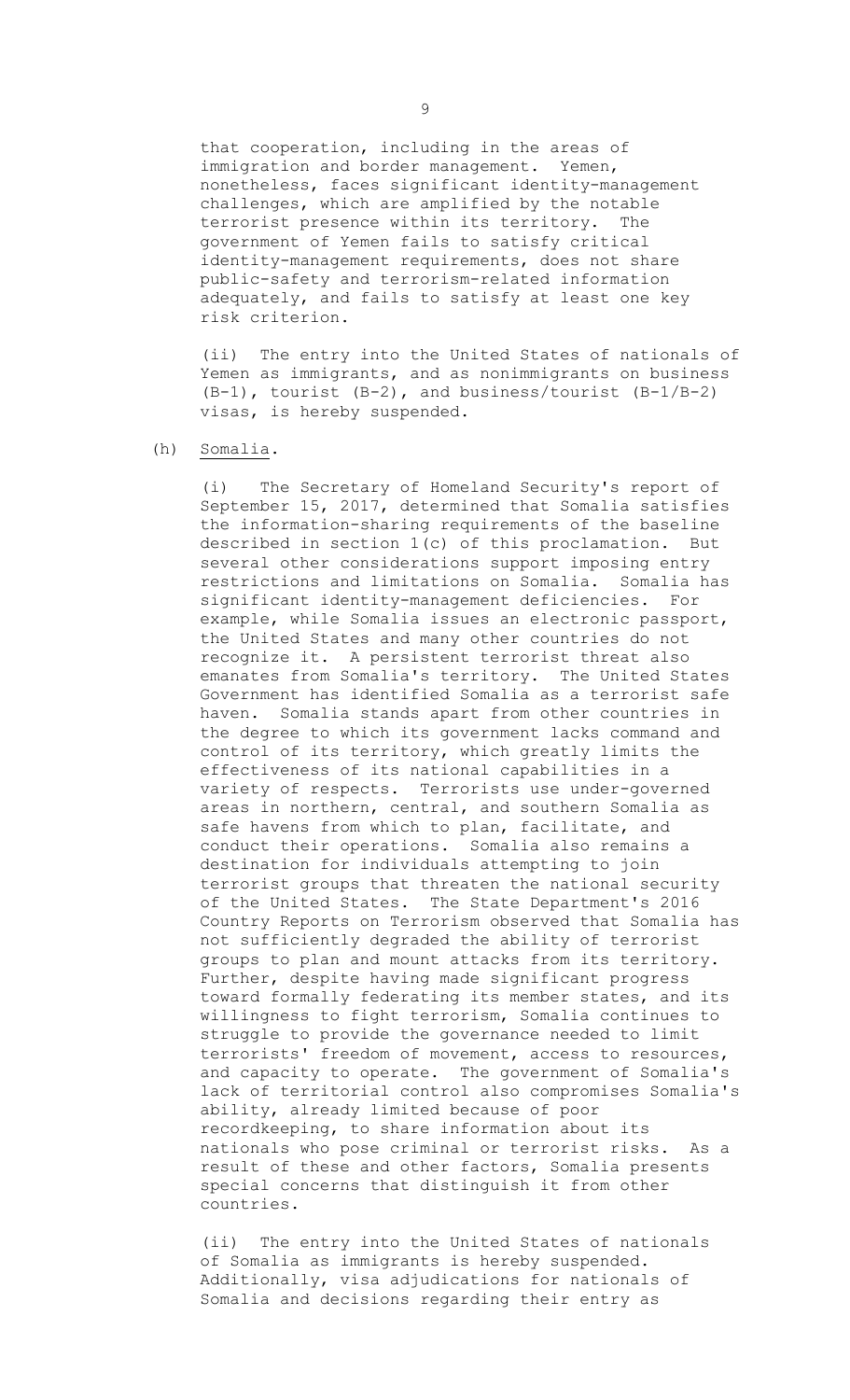nonimmigrants should be subject to additional scrutiny to determine if applicants are connected to terrorist organizations or otherwise pose a threat to the national security or public safety of the United States.

Sec. 3. Scope and Implementation of Suspensions and Limitations. (a) Scope. Subject to the exceptions set forth in subsection (b) of this section and any waiver under subsection (c) of this section, the suspensions of and limitations on entry pursuant to section 2 of this proclamation shall apply only to foreign nationals of the designated countries who:

> (i) are outside the United States on the applicable effective date under section 7 of this proclamation;

(ii) do not have a valid visa on the applicable effective date under section 7 of this proclamation; and

(iii) do not qualify for a visa or other valid travel document under section 6(d) of this proclamation.

(b) Exceptions. The suspension of entry pursuant to section 2 of this proclamation shall not apply to:

> (i) any lawful permanent resident of the United States;

(ii) any foreign national who is admitted to or paroled into the United States on or after the applicable effective date under section 7 of this proclamation;

(iii) any foreign national who has a document other than a visa -- such as a transportation letter, an appropriate boarding foil, or an advance parole document -- valid on the applicable effective date under section 7 of this proclamation or issued on any date thereafter, that permits him or her to travel to the United States and seek entry or admission;

(iv) any dual national of a country designated under section 2 of this proclamation when the individual is traveling on a passport issued by a non-designated country;

(v) any foreign national traveling on a diplomatic or diplomatic-type visa, North Atlantic Treaty Organization visa, C-2 visa for travel to the United Nations, or G-1, G-2, G-3, or G-4 visa; or

(vi) any foreign national who has been granted asylum by the United States; any refugee who has already been admitted to the United States; or any individual who has been granted withholding of removal, advance parole, or protection under the Convention Against Torture.

(c) Waivers. Notwithstanding the suspensions of and limitations on entry set forth in section 2 of this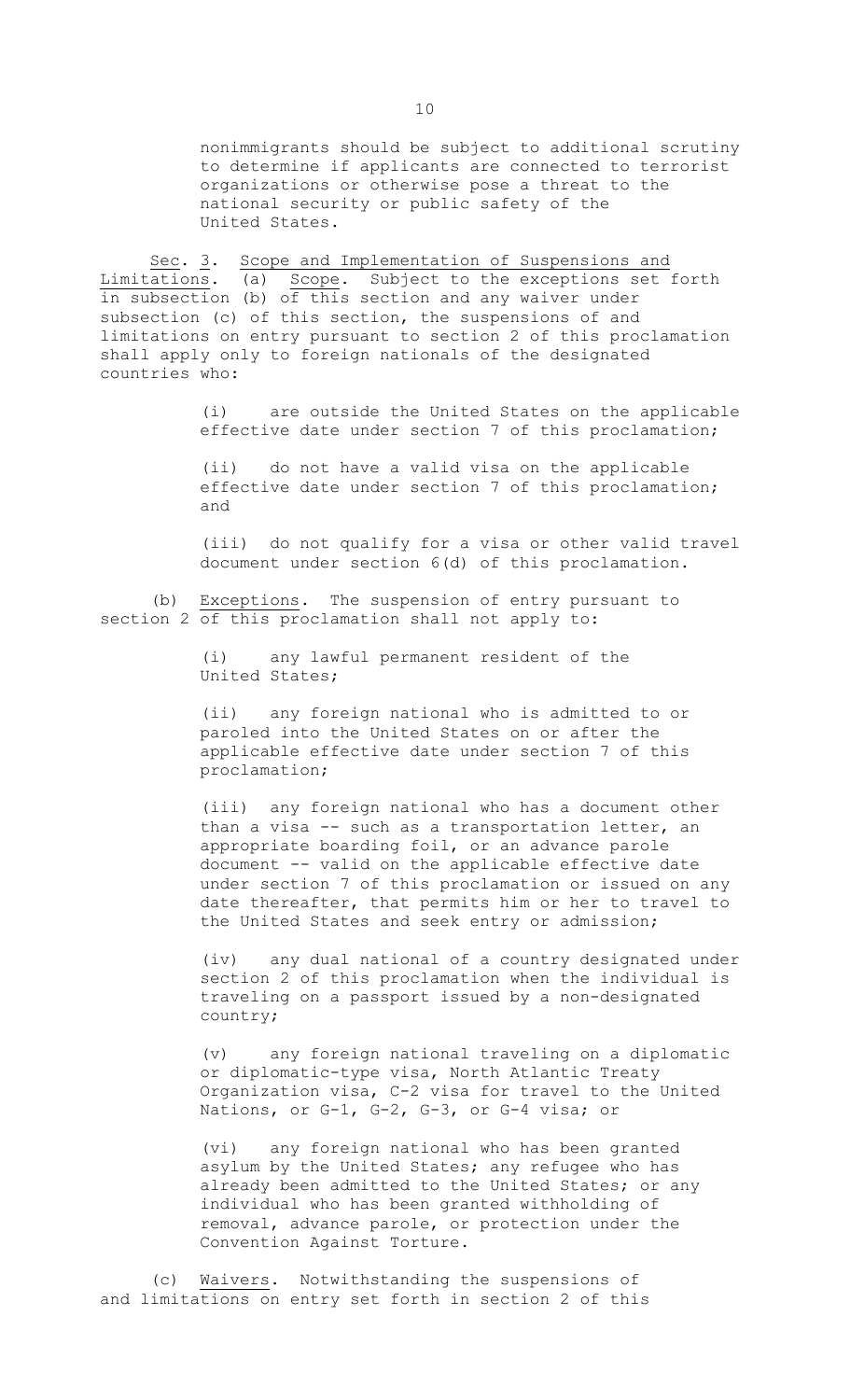proclamation, a consular officer, or the Commissioner, United States Customs and Border Protection (CBP), or the Commissioner's designee, as appropriate, may, in their discretion, grant waivers on a case-by-case basis to permit the entry of foreign nationals for whom entry is otherwise suspended or limited if such foreign nationals demonstrate that waivers would be appropriate and consistent with subsections (i) through (iv) of this subsection. The Secretary of State and the Secretary of Homeland Security shall coordinate to adopt guidance addressing the circumstances in which waivers may be appropriate for foreign nationals seeking entry as immigrants or nonimmigrants.

> (i) A waiver may be granted only if a foreign national demonstrates to the consular officer's or CBP official's satisfaction that:

(A) denying entry would cause the foreign national undue hardship;

(B) entry would not pose a threat to the national security or public safety of the United States; and

(C) entry would be in the national interest.

(ii) The guidance issued by the Secretary of State and the Secretary of Homeland Security under this subsection shall address the standards, policies, and procedures for:

(A) determining whether the entry of a foreign national would not pose a threat to the national security or public safety of the United States;

(B) determining whether the entry of a foreign national would be in the national interest;

(C) addressing and managing the risks of making such a determination in light of the inadequacies in information sharing, identity management, and other potential dangers posed by the nationals of individual countries subject to the restrictions and limitations imposed by this proclamation;

(D) assessing whether the United States has access, at the time of the waiver determination, to sufficient information about the foreign national to determine whether entry would satisfy the requirements of subsection (i) of this subsection; and

(E) determining the special circumstances that would justify granting a waiver under subsection (iv)(E) of this subsection.

(iii) Unless otherwise specified by the Secretary of Homeland Security, any waiver issued by a consular officer as part of the visa adjudication process will be effective both for the issuance of a visa and for any subsequent entry on that visa, but will leave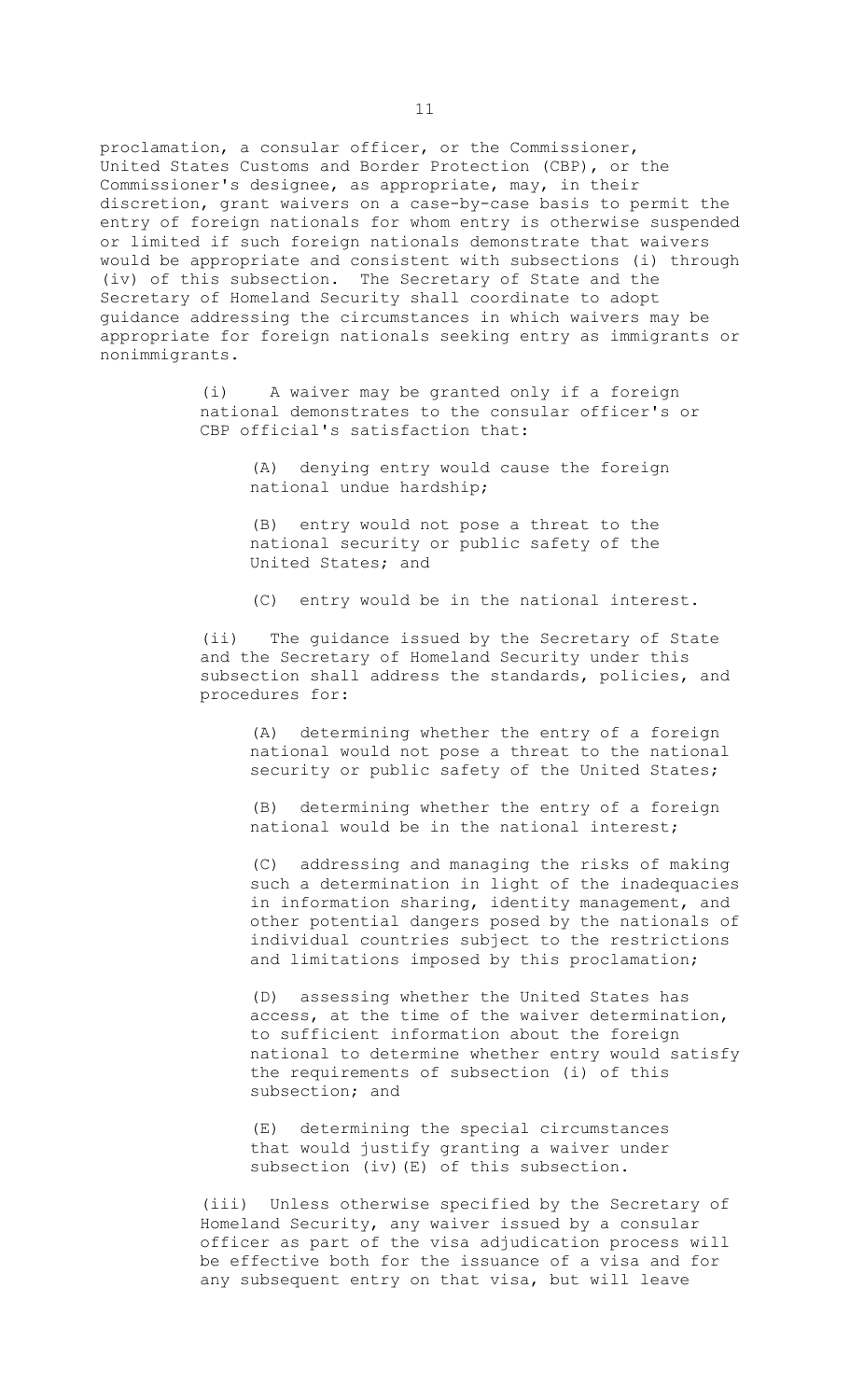unchanged all other requirements for admission or entry.

(iv) Case-by-case waivers may not be granted categorically, but may be appropriate, subject to the limitations, conditions, and requirements set forth under subsection (i) of this subsection and the guidance issued under subsection (ii) of this subsection, in individual circumstances such as the following:

(A) the foreign national has previously been admitted to the United States for a continuous period of work, study, or other long-term activity, is outside the United States on the applicable effective date under section 7 of this proclamation, seeks to reenter the United States to resume that activity, and the denial of reentry would impair that activity;

(B) the foreign national has previously established significant contacts with the United States but is outside the United States on the applicable effective date under section 7 of this proclamation for work, study, or other lawful activity;

(C) the foreign national seeks to enter the United States for significant business or professional obligations and the denial of entry would impair those obligations;

(D) the foreign national seeks to enter the United States to visit or reside with a close family member (e.g., a spouse, child, or parent) who is a United States citizen, lawful permanent resident, or alien lawfully admitted on a valid nonimmigrant visa, and the denial of entry would cause the foreign national undue hardship;

(E) the foreign national is an infant, a young child or adoptee, an individual needing urgent medical care, or someone whose entry is otherwise justified by the special circumstances of the case;

(F) the foreign national has been employed by, or on behalf of, the United States Government (or is an eligible dependent of such an employee), and the foreign national can document that he or she has provided faithful and valuable service to the United States Government;

(G) the foreign national is traveling for purposes related to an international organization designated under the International Organizations Immunities Act (IOIA), 22 U.S.C. 288 *et seq*., traveling for purposes of conducting meetings or business with the United States Government, or traveling to conduct business on behalf of an international organization not designated under the IOIA;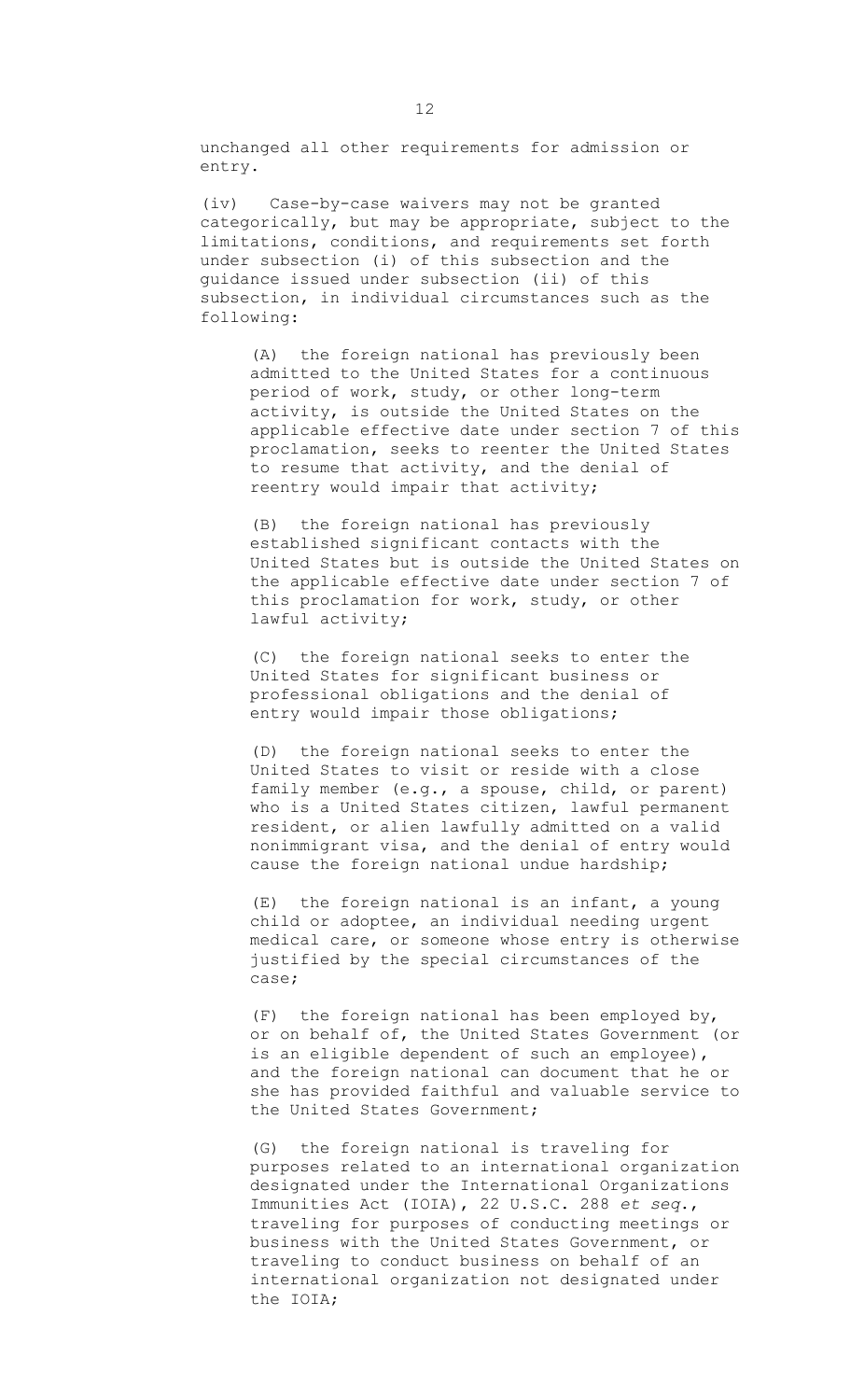(H) the foreign national is a Canadian permanent resident who applies for a visa at a location within Canada;

(I) the foreign national is traveling as a United States Government-sponsored exchange visitor; or

(J) the foreign national is traveling to the United States, at the request of a United States Government department or agency, for legitimate law enforcement, foreign policy, or national security purposes.

Sec. 4. Adjustments to and Removal of Suspensions and Limitations. (a) The Secretary of Homeland Security shall, in consultation with the Secretary of State, devise a process to assess whether any suspensions and limitations imposed by section 2 of this proclamation should be continued, terminated, modified, or supplemented. The process shall account for whether countries have improved their identity-management and information-sharing protocols and procedures based on the criteria set forth in section 1 of this proclamation and the Secretary of Homeland Security's report of September 15, 2017. Within 180 days of the date of this proclamation, and every 180 days thereafter, the Secretary of Homeland Security, in consultation with the Secretary of State, the Attorney General, the Director of National Intelligence, and other appropriate heads of agencies, shall submit a report with recommendations to the President, through appropriate Assistants to the President, regarding the following:

> (i) the interests of the United States, if any, that continue to require the suspension of, or limitations on, the entry on certain classes of nationals of countries identified in section 2 of this proclamation and whether the restrictions and limitations imposed by section 2 of this proclamation should be continued, modified, terminated, or supplemented; and

> (ii) the interests of the United States, if any, that require the suspension of, or limitations on, the entry of certain classes of nationals of countries not identified in this proclamation.

(b) The Secretary of State, in consultation with the Secretary of Homeland Security, the Secretary of Defense, the Attorney General, the Director of National Intelligence, and the head of any other executive department or agency (agency) that the Secretary of State deems appropriate, shall engage the countries listed in section 2 of this proclamation, and any other countries that have information-sharing, identitymanagement, or risk-factor deficiencies as practicable, appropriate, and consistent with the foreign policy, national security, and public-safety objectives of the United States.

(c) Notwithstanding the process described above, and consistent with the process described in section 2(f) of Executive Order 13780, if the Secretary of Homeland Security, in consultation with the Secretary of State, the Attorney General, and the Director of National Intelligence, determines, at any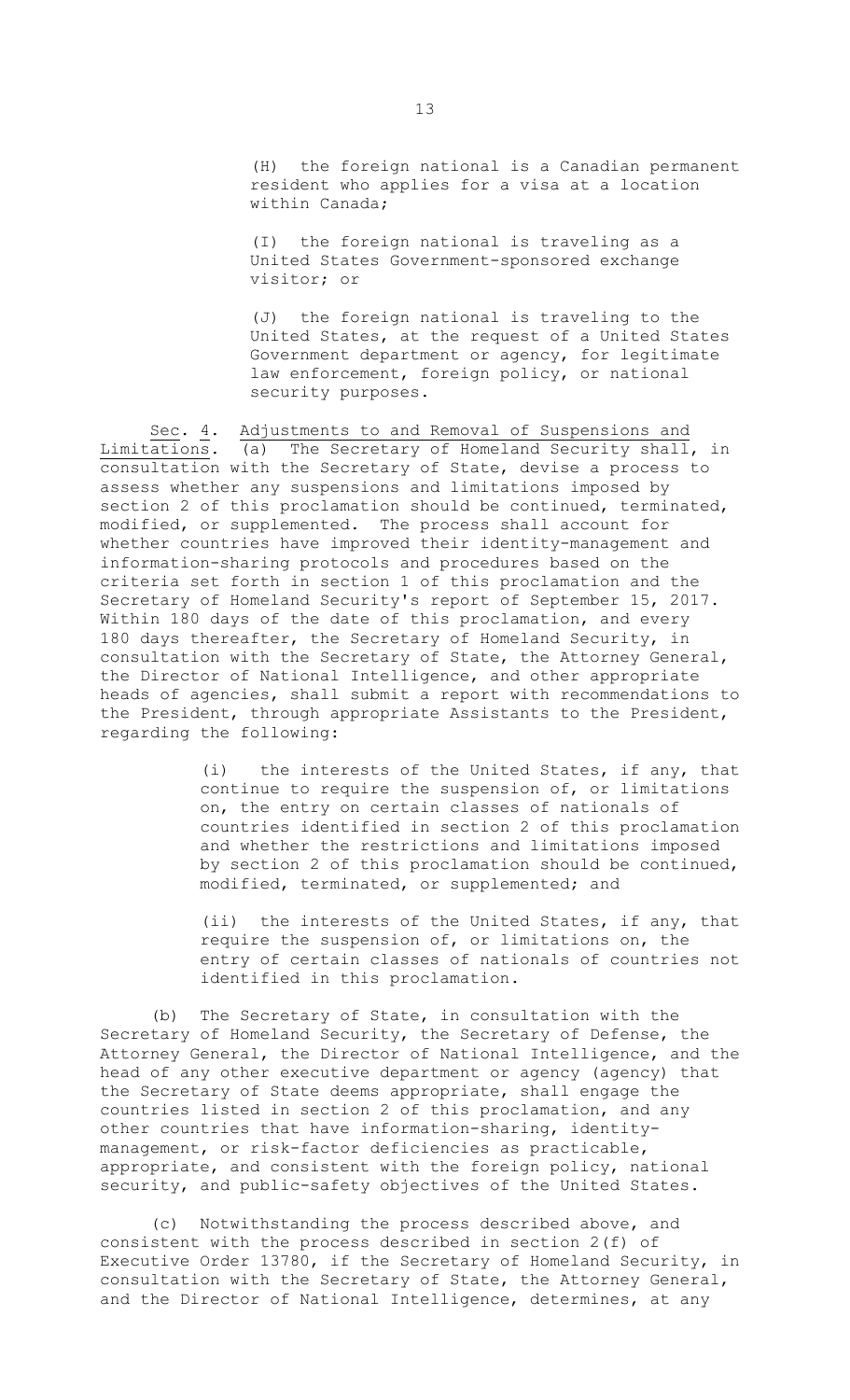time, that a country meets the standards of the baseline described in section 1(c) of this proclamation, that a country has an adequate plan to provide such information, or that one or more of the restrictions or limitations imposed on the entry of a country's nationals are no longer necessary for the security or welfare of the United States, the Secretary of Homeland Security may recommend to the President the removal or modification of any or all such restrictions and limitations. The Secretary of Homeland Security, the Secretary of State, or the Attorney General may also, as provided for in Executive Order 13780, submit to the President the names of additional countries for which any of them recommends any lawful restrictions or limitations deemed necessary for the security or welfare of the United States.

Sec. 5. Reports on Screening and Vetting Procedures. (a) The Secretary of Homeland Security, in coordination with the Secretary of State, the Attorney General, the Director of National Intelligence, and other appropriate heads of agencies shall submit periodic reports to the President, through appropriate Assistants to the President, that:

> (i) describe the steps the United States Government has taken to improve vetting for nationals of all foreign countries, including through improved collection of biometric and biographic data;

> (ii) describe the scope and magnitude of fraud, errors, false information, and unverifiable claims, as determined by the Secretary of Homeland Security on the basis of a validation study, made in applications for immigration benefits under the immigration laws; and

> (iii) evaluate the procedures related to screening and vetting established by the Department of State's Bureau of Consular Affairs in order to enhance the safety and security of the United States and to ensure sufficient review of applications for immigration benefits.

(b) The initial report required under subsection (a) of this section shall be submitted within 180 days of the date of this proclamation; the second report shall be submitted within 270 days of the first report; and reports shall be submitted annually thereafter.

(c) The agency heads identified in subsection (a) of this section shall coordinate any policy developments associated with the reports described in subsection (a) of this section through the appropriate Assistants to the President.

Sec. 6. Enforcement. (a) The Secretary of State and the Secretary of Homeland Security shall consult with appropriate domestic and international partners, including countries and organizations, to ensure efficient, effective, and appropriate implementation of this proclamation.

(b) In implementing this proclamation, the Secretary of State and the Secretary of Homeland Security shall comply with all applicable laws and regulations, including those that provide an opportunity for individuals to enter the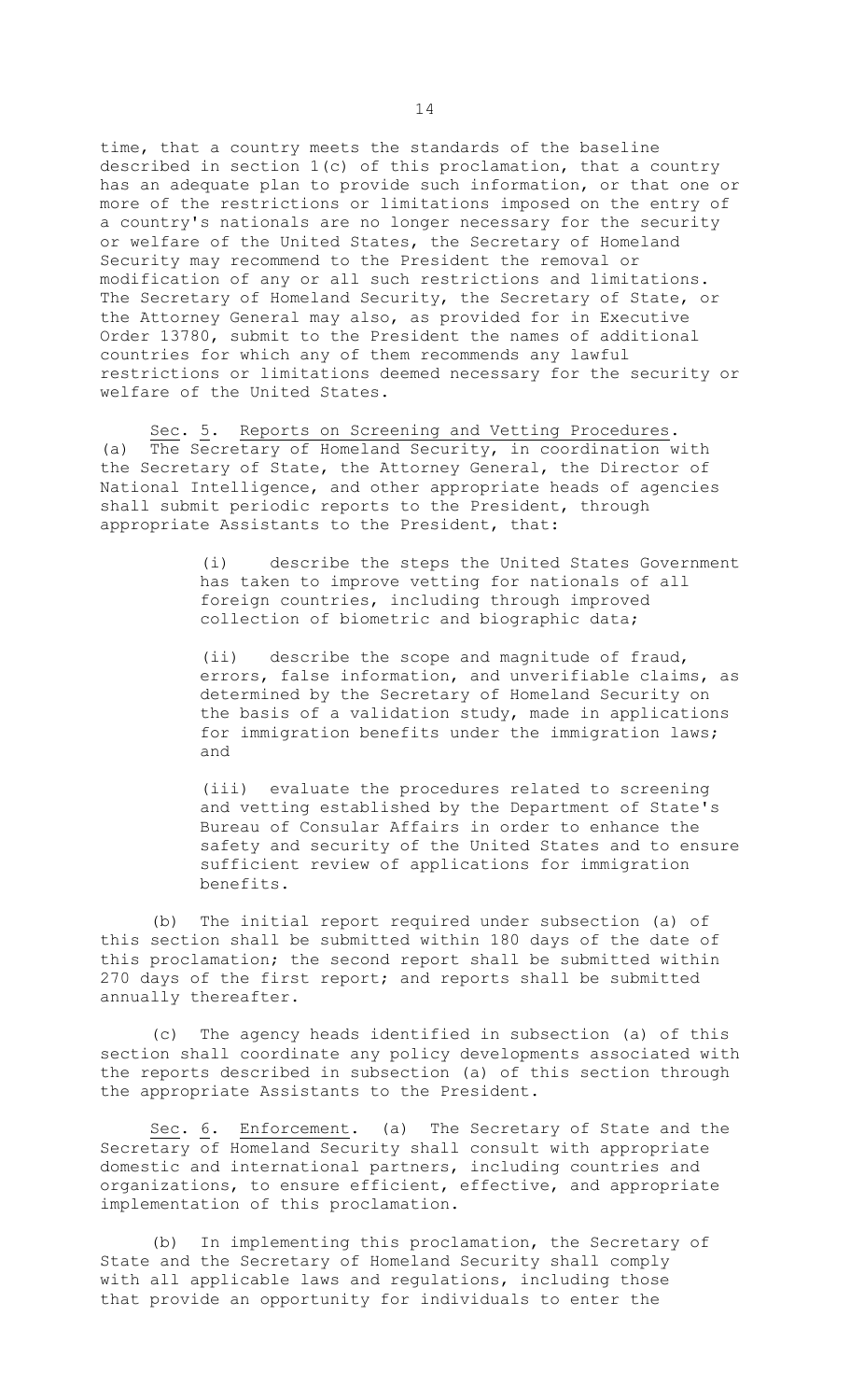United States on the basis of a credible claim of fear of persecution or torture.

(c) No immigrant or nonimmigrant visa issued before the applicable effective date under section 7 of this proclamation shall be revoked pursuant to this proclamation.

(d) Any individual whose visa was marked revoked or marked canceled as a result of Executive Order 13769 of January 27, 2017 (Protecting the Nation from Foreign Terrorist Entry into the United States), shall be entitled to a travel document confirming that the individual is permitted to travel to the United States and seek entry under the terms and conditions of the visa marked revoked or marked canceled. Any prior cancellation or revocation of a visa that was solely pursuant to Executive Order 13769 shall not be the basis of inadmissibility for any future determination about entry or admissibility.

(e) This proclamation shall not apply to an individual who has been granted asylum by the United States, to a refugee who has already been admitted to the United States, or to an individual granted withholding of removal or protection under the Convention Against Torture. Nothing in this proclamation shall be construed to limit the ability of an individual to seek asylum, refugee status, withholding of removal, or protection under the Convention Against Torture, consistent with the laws of the United States.

Sec. 7. Effective Dates. Executive Order 13780 ordered a temporary pause on the entry of foreign nationals from certain foreign countries. In two cases, however, Federal courts have enjoined those restrictions. The Supreme Court has stayed those injunctions as to foreign nationals who lack a credible claim of a bona fide relationship with a person or entity in the United States, pending its review of the decisions of the lower courts.

(a) The restrictions and limitations established in section 2 of this proclamation are effective at 3:30 p.m. eastern daylight time on September 24, 2017, for foreign nationals who:

> (i) were subject to entry restrictions under section 2 of Executive Order 13780, or would have been subject to the restrictions but for section 3 of that Executive Order, and

(ii) lack a credible claim of a bona fide relationship with a person or entity in the United States.

(b) The restrictions and limitations established in section 2 of this proclamation are effective at 12:01 a.m. eastern daylight time on October 18, 2017, for all other persons subject to this proclamation, including nationals of:

> (i) Iran, Libya, Syria, Yemen, and Somalia who have a credible claim of a bona fide relationship with a person or entity in the United States; and

(ii) Chad, North Korea, and Venezuela.